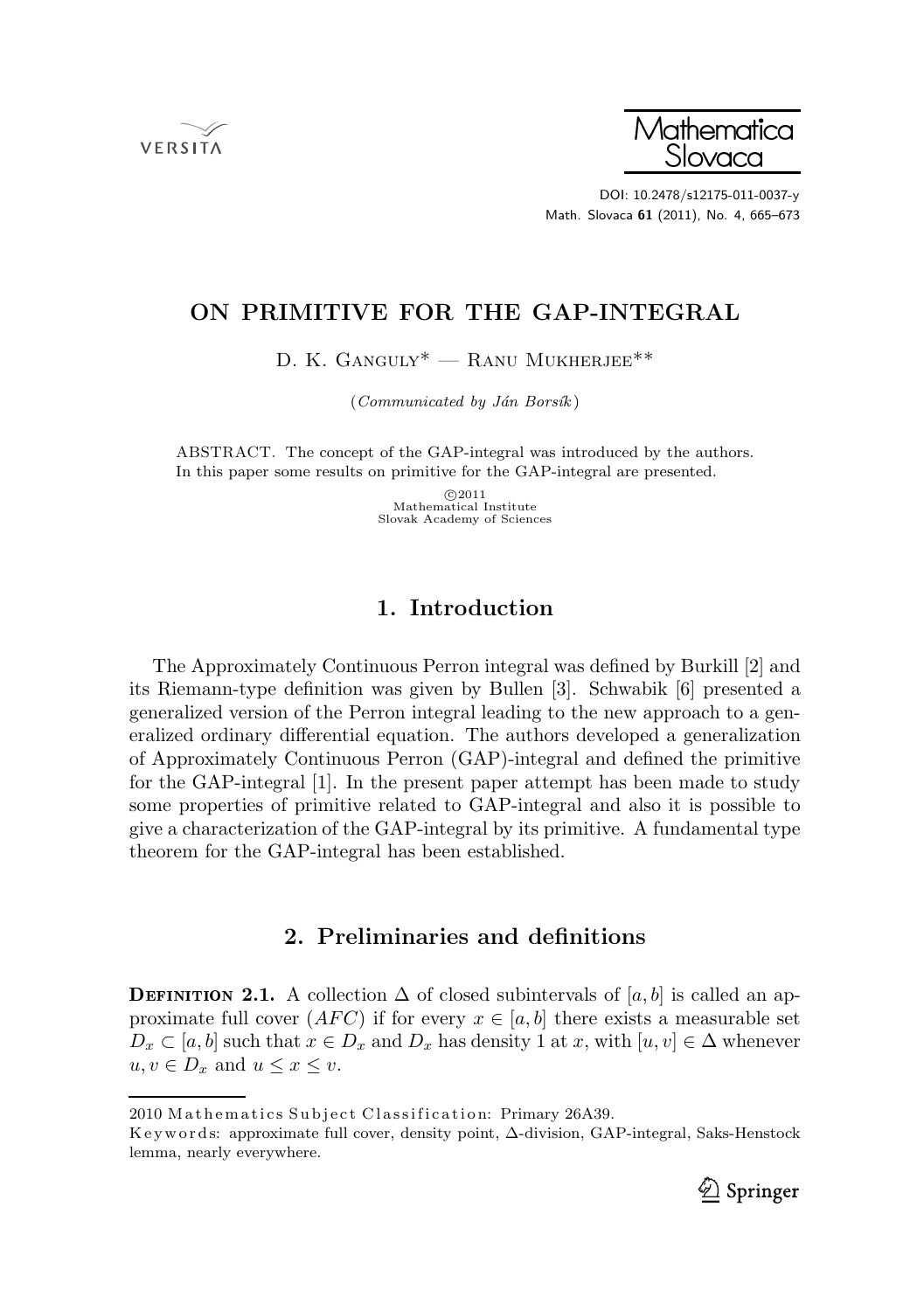A division of [a, b] obtained by  $a = x_0 < x_1 < \cdots < x_n = b$  and  $\{\xi_1, \xi_2, \ldots, \xi_n\}$ is called a  $\Delta$ -division if  $\Delta$  is an approximate full cover with  $[x_{i-1}, x_i]$  coming from  $\Delta$  or more precisely, if we have  $x_{i-1} \leq \xi_i \leq x_i$  and  $x_{i-1}, x_i \in D_{\xi_i}$  for all i. We call  $\xi_i$  the associated point of  $[x_{i-1}, x_i]$  and  $x_i$   $(i = 0, 1, ..., n)$  the division points.

A division of  $[a, b]$  given by  $a \leq y_1 < z_1 < y_2 < z_2 \cdots < y_m < z_m \leq b$ and  $\{\zeta_1, \zeta_2, \ldots, \zeta_m\}$  is called a  $\Delta$ -partial division if  $\bigcup_{i=1}^m [y_i, z_i] \subset [a, b]$  and  $\Delta$  is an approximate full cover with  $[y_i, z_i]$  coming from  $\Delta$  or more precisely,  $y_i \le \zeta_i \le z_i$ and  $y_i, z_i \in D_{\zeta_i}$  for all *i*.

In [1], the GAP-integral is defined as follows:

**DEFINITION 2.2.** A function  $U: [a, b] \times [a, b] \rightarrow \mathbb{R}$  is said to be Generalized Approximate Perron (GAP)-integrable to a real number A if for every  $\varepsilon > 0$ there is an AFC  $\Delta$  of [a, b] such that for every  $\Delta$ -division  $D = ([\alpha, \beta], \tau)$  of [a, b] we have

$$
\left| (D) \sum_{b} \{ U(\tau, \beta) - U(\tau, \alpha) \} - A \right| < \varepsilon
$$
\n
$$
\sum_{b} \{ D \mid H \}
$$

and we write  $A = (GAP) \int$ a  $U$ .

The set of all functions U which are GAP-integrable on  $[a, b]$  is denoted by  $GAP[a, b]$ . We use the notation

$$
S(U, D) = (D) \sum \{ U(\tau, \beta) - U(\tau, \alpha) \}
$$

for the Riemann-type sum corresponding to the function U and the  $\Delta$ -division  $D = ([\alpha, \beta], \tau)$  of  $[a, b]$ .

Note that the integral is uniquely determined.

With the notion of partial division we have proved the following theorem in [1].

**THEOREM 2.1 (Saks-Henstock Lemma).** Let  $U : [a, b] \times [a, b] \rightarrow \mathbb{R}$  be (GAP)integrable over [a, b]. Then, given  $\varepsilon > 0$ , there is an approximate full cover  $\Delta$ of [a, b] such that for every  $\Delta$ -division  $D = \{([\alpha_{j-1}, \alpha_j], \tau_j) : j = 1, 2, ..., q\}$  of  $[a, b]$  we have

$$
\Big|\sum_{j=1}^q \big\{U(\tau_j,\alpha_j)-U(\tau_j,\alpha_{j-1})\big\}-\text{(GAP)}\int_a^b U\Big|<\varepsilon.
$$

Then, if  $\{([\beta_j,\gamma_j],\zeta_j); j=1,2,\ldots,m\}$  represents a  $\Delta$ -partial division of  $[a,b],$ we have

$$
\Big|\sum_{j=1}^m\bigl[\{U(\zeta_j,\gamma_j)-U(\zeta_j,\beta_j)\}-(\text{GAP})\int\limits_{\beta_j}^{\gamma_j}U\bigr]\Big|<\varepsilon.
$$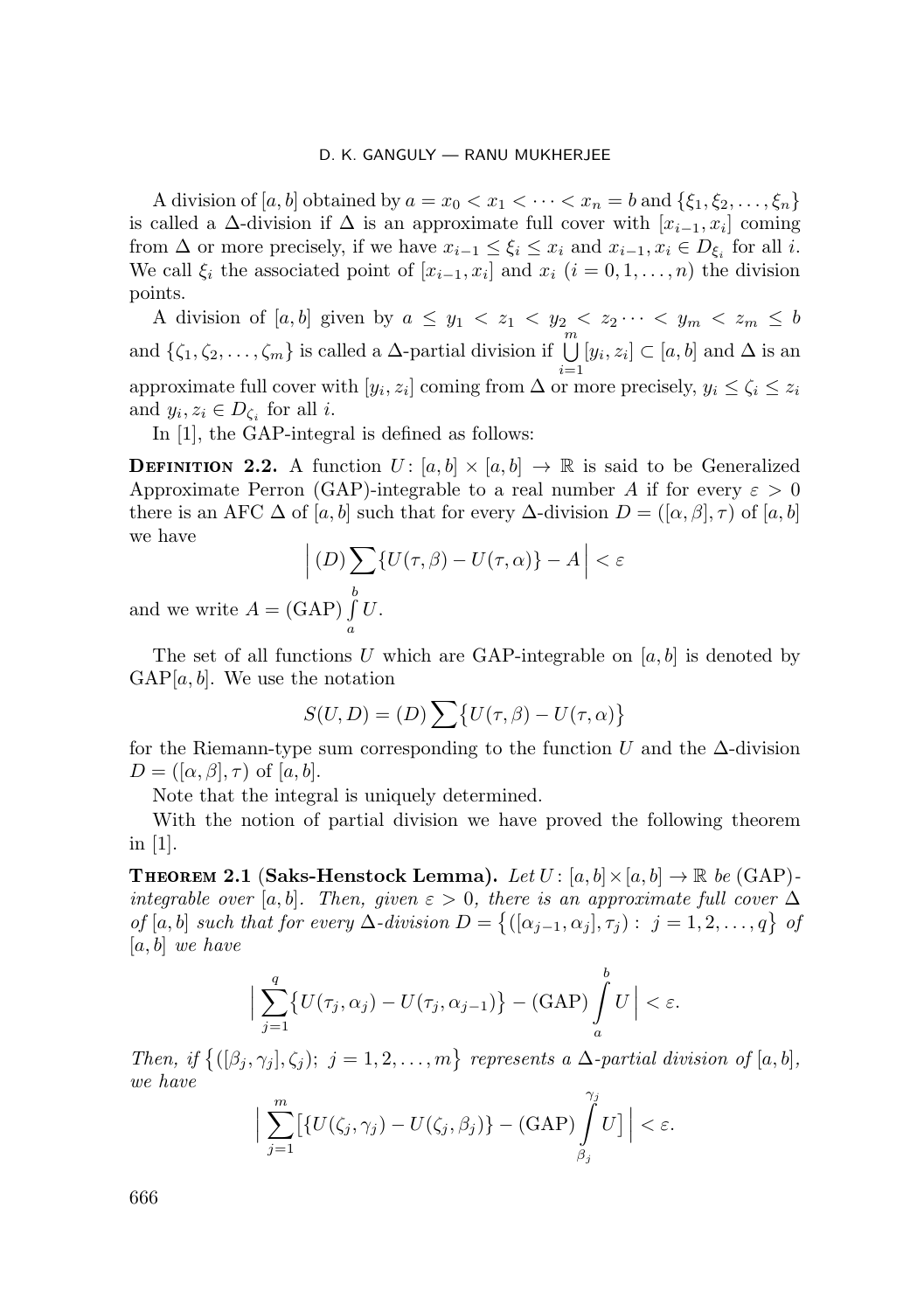#### ON PRIMITIVE FOR THE GAP-INTEGRAL

In [1], the indefinite GAP-integral is defined as follows:

**DEFINITION 2.3.** Let  $U \in \text{GAP}[a, b]$ . The function  $\phi : [a, b] \to \mathbb{R}$  defined by  $\phi(s) = (\text{GAP}) \int^{s}$ a U,  $a < s \le b$ ,  $\phi(a) = 0$  is called the indefinite GAP-integral of  $U$ .

For  $[\alpha, \beta] \subset [a, b]$ , we put  $\phi(\alpha, \beta) = \phi(\beta) - \phi(\alpha) = (GAP)$  $\int$ α U.

We take this function  $\phi$  as the primitive of U.

We need the following definitions to establish some results in the consequence:

**DEFINITION 2.4.** ([5]) If E is a measurable set, then  $E^d$  represents the set of all points  $x \in E$  such that x is a point of density of E.

**DEFINITION 2.5.** ([4]) A number A is said to be the approximate limit of a function f at  $x_0$  if for every  $\varepsilon > 0$  there exists a set D of density 1 at  $x_0$  such that

$$
|f(x) - A| < \varepsilon \qquad \text{for every} \quad x \in D \setminus \{x_0\}.
$$

We write  $\lim_{x \to 0} \operatorname{sp} f(x) = A$ .  $x\rightarrow x_0$ 

Next we define a function f to be approximately continuous at  $x_0$  if

$$
\lim_{x \to x_0} \operatorname{ap} f(x) = f(x_0).
$$

The approximate derivative of f at  $x_0$ , denoted by AD  $f(x_0)$ , is

AD 
$$
f(x_0) = \lim_{x \to x_0} \frac{f(x) - f(x_0)}{x - x_0}
$$
.

We state Vitali's covering theorem without proof for further use:

**THEOREM 2.2.** ([4]) If a family of closed intervals covers a set X in the Vitali sense, i.e., for every  $x \in X$  and  $\eta > 0$  there is a closed interval I in the family such that

$$
x \in I \quad and \quad |I| < \eta,
$$

then for every  $\varepsilon > 0$  there is a finite number of disjoint closed intervals  $I_1, I_2, \ldots$  $\ldots, I_n$  in the family such that

$$
|X| < \sum_{i=1}^{n} |I_i| + \varepsilon
$$

where  $|X|$  denotes the outer measure of X.

We recall that the outer measure of  $X$  is defined to be

$$
|X| = \inf \left\{ \sum_{i} |I_i| : \bigcup_{i} I_i \supset X \right\}
$$

in which  $I_i$  denote intervals.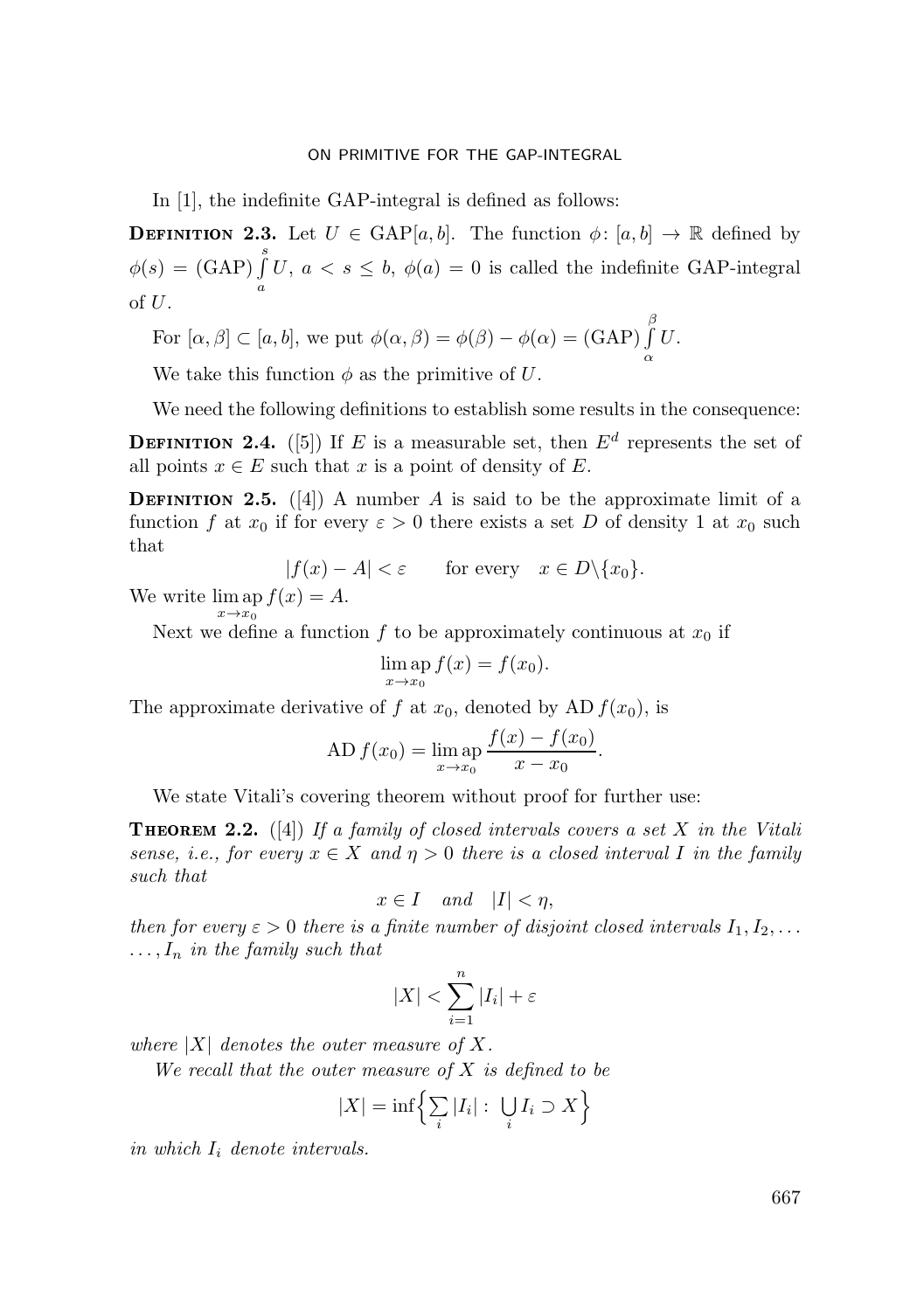### 3. Some results on primitives

**THEOREM 3.1.** If  $U \in \text{GAP}[a, b]$  and  $\phi$  is the primitive of U, then  $\phi$  is measurable if the function  $U(s, \cdot): [a, b] \to \mathbb{R}$  is continuous on  $[a, b]$  for  $s \in [a, b]$ .

P r o o f. In order to prove that the function  $\phi$  is measurable, let  $\alpha$  be a real number.

Let  $E = \{ s \in (a, b) : \phi(s) > \alpha \}.$  We shall show that the set E is measurable. Let  $s \in E$  and choose  $\eta > 0$  such that  $3\eta = \phi(s) - \alpha$ .

Since  $U \in \text{GAP}[a, b]$ , given  $\eta > 0$ , there is an approximate full cover  $\Delta$  of  $[a, b]$  such that for every  $\Delta$ -division D of  $[a, b]$  we have

$$
|S(U,D) - \phi(a,b)| < \eta.
$$

Again, since the function  $U(s, \cdot)$  is continuous on [a, b], for  $\eta > 0$  there exists a  $\delta_s > 0$  such that

$$
|U(s,t) - U(s,s)| < \eta \qquad \text{whenever} \quad |t - s| < \delta_s.
$$

Let  $\{D_s: s \in [a, b]\}\$  be the collection of sets generated by  $\Delta$ . We will assume that each point of  $D_s$  is a point of density of  $D_s$ .

Suppose that  $t \in (s, s + \delta_s) \cap D_s$ . Let D be a  $\Delta$ -division of [a, s] and let  $D' = D \cup ([s, t], s)$ . Then  $D'$  is a  $\Delta$ -division of  $[a, t]$ .

Hence

$$
\phi(t) = \phi(a, t) > S(U, D') - \eta
$$
  
= S(U, D) + {U(s, t) – U(s, s)} - \eta  
> \phi(a, s) - 3\eta = \phi(s) - 3\eta = \alpha.

In a similar way, we can show that  $\phi(t) > \alpha$  for all  $t \in (s - \delta_s, s) \cap D_s$ .

For each s, let  $A_s = (s - \delta_s, s + \delta_s) \cap D_s$ . Then  $A_s = A_s^d$  and  $A_s \subseteq E$ . Hence the set  $E = \bigcup$  $\bigcup_{s\in E} A_s$  is measurable, ([5]). Therefore,  $\phi$  is a measurable function.

**THEOREM 3.2.** If  $U \in \text{GAP}[a, b]$ , then its primitive  $\phi$  is approximately differentiable almost everywhere and the approximate derivative

AD 
$$
\phi(\tau) = \lim_{t \to \tau} \frac{U(\tau, t) - U(\tau, \tau)}{t - \tau}
$$

for almost all  $\tau \in [a, b]$ , if the limit exists.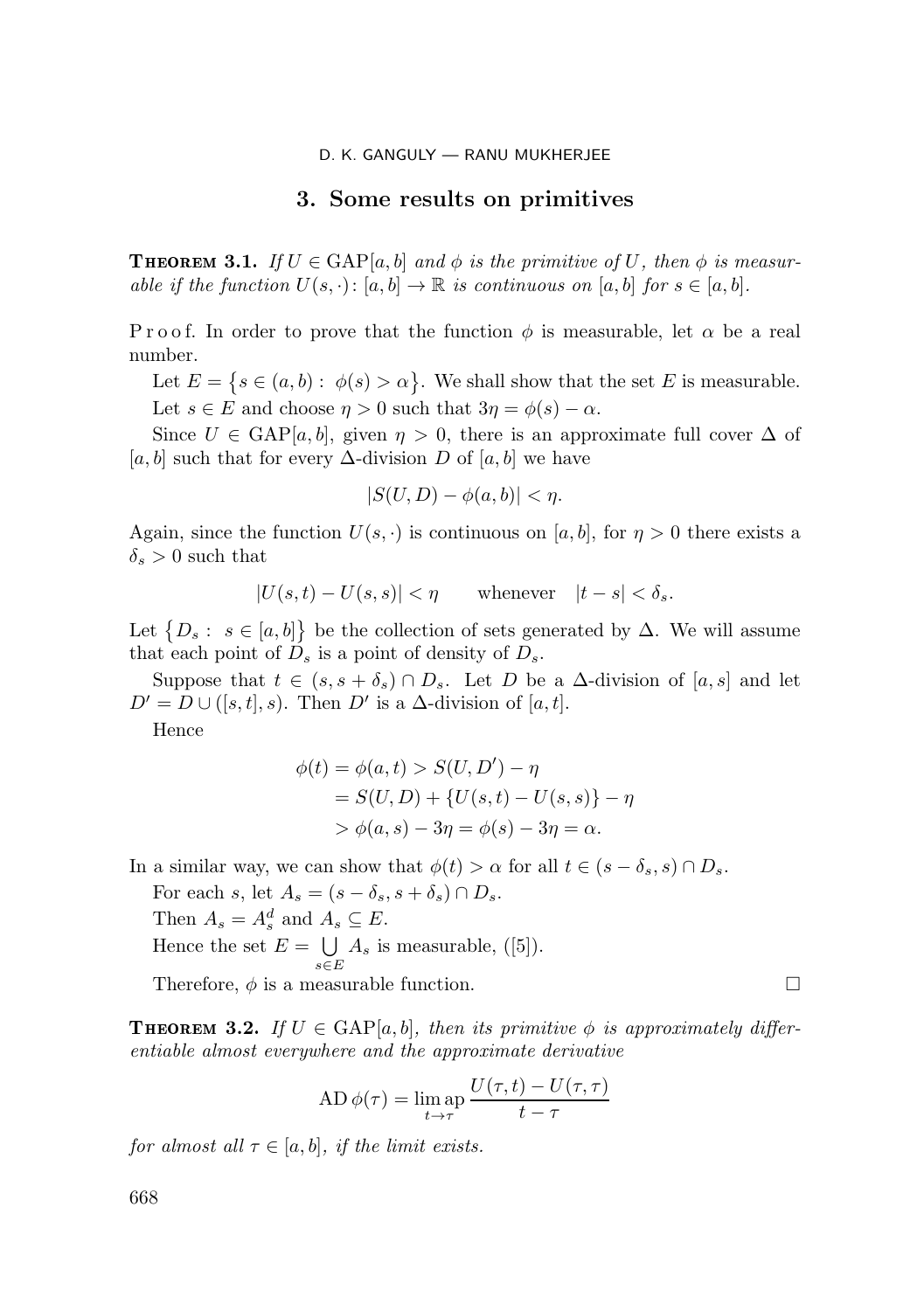### ON PRIMITIVE FOR THE GAP-INTEGRAL

P r o o f. Since  $U \in \text{GAP}[a, b]$ , given  $\varepsilon > 0$ , there exists an approximate full cover  $\Delta$  of [a, b] such that for every  $\Delta$ -division  $D = ([\alpha, \beta], \tau)$  of [a, b] we have

$$
\sum |\{\phi(\beta) - \phi(\alpha)\} - \{U(\tau, \beta) - U(\tau, \alpha)\}| < \varepsilon.
$$

Let

 $X = \{ \tau \in [a, b] : \text{either} \text{ AD } \phi(\tau) \text{ does not exist}, \}$ 

or, if it does, it is not equal to  $\lim_{t \to \tau}$  $U(\tau,t)-U(\tau,\tau)$  $\frac{(-1)^{-U(\tau,\tau)}}{t-\tau}$ 

We shall show that  $X$  is of measure zero.

From the definition of X we see that for each  $\tau \in [a, b] - X$ , there exists a measurable set  $D_{\tau} \subset [a, b]$  of density 1 at  $\tau$  and

AD 
$$
\phi(\tau) = \lim_{\substack{\beta \to \tau \\ \beta \in D_{\tau}}} \frac{\phi(\beta) - \phi(\tau)}{\beta - \tau}.
$$

Then for each  $\tau \in X$  there is a  $\eta(\tau) > 0$  such that for every approximate neighbourhood  $D_{\tau}$  of  $\tau$  either there is a point  $\alpha \in D_{\tau}$  with  $0 < \tau - \alpha < \delta$  $(\delta > 0)$  and

$$
\left| \frac{\phi(\tau) - \phi(\alpha)}{\tau - \alpha} - \left\{ \frac{U(\tau, \tau) - U(\tau, \alpha)}{\tau - \alpha} \right\} \right| > \eta(\tau)
$$

i.e.

$$
|\{\phi(\tau) - \phi(\alpha)\} - \{U(\tau, \tau) - U(\tau, \alpha)\}| > \eta(\tau)|\tau - \alpha|.
$$

or there is a point  $\beta \in D_{\tau}$  with  $0 < \beta - \tau < \delta$  and

$$
|\{\phi(\beta)-\phi(\tau)\}-\{U(\tau,\beta)-U(\tau,\tau)\}|> \eta(\tau)|\beta-\tau|.
$$

Let  $X_n = \{ \tau \in X : \eta(\tau) \ge \frac{1}{n} \}, n = 1, 2, ...$  and so  $X = \bigcup_{n=1}^{\infty} X_n$  $\bigcup_{n=1} X_n$ .

Then the above family of closed intervals  $[\alpha, \tau]$  or  $[\tau, \beta]$  covers  $X_n$  in the Vitali sense.

By the Vitali's covering theorem, for every  $\varepsilon > 0$ , we can find a finite number of disjoint closed intervals  $[\alpha_k, \beta_k]$  for  $k = 1, 2, ..., m$  with  $\alpha_k = \tau_k$  or  $\beta_k = \tau_k$ such that

$$
|X_n| < \sum_{k=1}^m |\beta_k - \alpha_k| + \varepsilon
$$
\n
$$
\langle \sum_{k=1}^m \frac{|\{\phi(\beta_k) - \phi(\alpha_k)\} - \{U(\tau_k, \beta_k) - U(\tau_k, \alpha_k)\}|}{\eta(\tau_k)} \rangle + \varepsilon
$$
\n
$$
\langle n\varepsilon + \varepsilon = \varepsilon(n+1)
$$

Since  $\varepsilon > 0$  is arbitrary, the outer measure of  $X_n$  is 0 and so is X.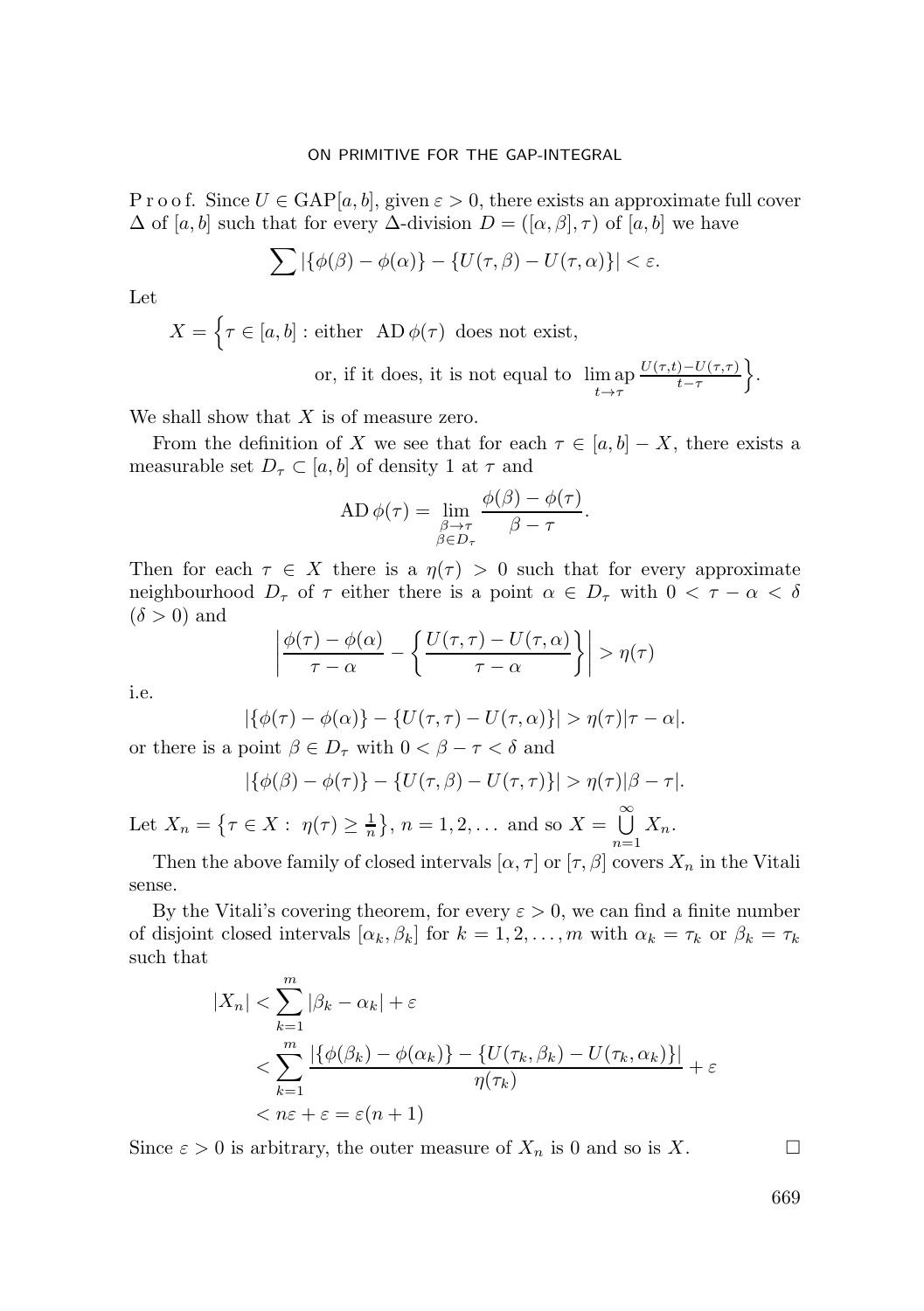**THEOREM 3.3.** Let  $U: [a, b] \times [a, b] \to \mathbb{R}$  be a function such that  $U(\tau, \cdot): [a, b] \to \mathbb{R}$ is a continuous function on [a, b] for  $\tau \in [a, b]$ . Also let  $\phi : [a, b] \to \mathbb{R}$  be a function which is approximately continuous on  $[a, b]$  and approximately differentiable nearly everywhere i.e. everywhere except perhaps for a countable number of points in  $[a, b]$  such that

$$
AD \phi(\tau) = \lim_{t \to \tau} \frac{U(\tau, t) - U(\tau, \tau)}{t - \tau} \quad \text{for} \quad \tau \in [a, b].
$$
  
Then  $U \in \text{GAP}[a, b]$  and  $(\text{GAP}) \int_a^b U = \phi(b) - \phi(a)$ .

a

P r o o f. Let  $X = \{\tau_n : n \in Z^+\}$  be the set of all points  $\tau \in [a, b]$  for which  $AD \phi(\tau)$  does not exist.

For each  $\tau \in [a, b] - X$ , there exists a measurable set  $D_{\tau} \subseteq [a, b]$  of density 1 at  $\tau$  and

AD 
$$
\phi(\tau) = \lim_{\substack{\beta \to \tau \\ \beta \in D_{\tau}}} \frac{\phi(\beta) - \phi(\tau)}{\beta - \tau}
$$
.

Again, by the given condition, for given  $\varepsilon > 0$  we have

$$
|\operatorname{AD}\phi(\tau)-\frac{U(\tau,\beta)-U(\tau,\tau)}{\beta-\tau}|<\varepsilon\qquad\text{whenever}\quad\beta\in D_{\tau}.
$$

For each n, there exists a measurable set  $D_{\tau_n} \subseteq [a, b]$  of density 1 at  $\tau_n$  and

$$
\phi(\tau_n) = \lim_{\substack{\tau \to \tau_n \\ \tau \in D_{\tau_n}}} \phi(\tau).
$$

For each  $\tau \in [a, b] - X$ , there exists  $\delta_{\tau} > 0$  such that  $\beta \in D_{\tau} \cap (\tau - \delta_{\tau}, \tau + \delta_{\tau}) = S_{\tau}$ implies

$$
|\{\phi(\beta) - \phi(\tau)\} - \mathbf{A}\mathbf{D}\,\phi(\tau)(\beta - \tau)| \le \varepsilon |\beta - \tau|
$$

and

$$
|\operatorname{AD}\phi(\tau)(\beta-\tau)-\{U(\tau,\beta)-U(\tau,\tau)\}|<\varepsilon|\beta-\tau|
$$

Therefore,

$$
|\{\phi(\beta) - \phi(\tau)\} - \{U(\tau, \beta) - U(\tau, \tau)\}|
$$
  
\n
$$
\leq |\{\phi(\beta) - \phi(\tau)\} - \mathbf{AD}\,\phi(\tau)(\beta - \tau)| + |\mathbf{AD}\,\phi(\tau)(\beta - \tau) - \{U(\tau, \beta) - U(\tau, \tau)\}|
$$
  
\n
$$
< \varepsilon |\beta - \tau| + \varepsilon |\beta - \tau| < 2\varepsilon |\beta - \tau|.
$$

The set  $S_{\tau}$  is measurable and  $\tau \in S_{\tau}^d$ .

For each n, there exists  $\delta_n > 0$  such that  $\alpha, \beta \in D_{\tau_n} \cap (\tau_n - \delta_n, \tau_n + \delta_n) = S_{\tau_n}$ implies

$$
|\phi(\beta)-\phi(\alpha)|<\varepsilon 2^{-n}.
$$

Again, since  $U(\tau, \cdot)$  is continuous on [a, b], we have

$$
|U(\tau_n, \beta) - U(\tau_n, \alpha)| < \varepsilon 2^{-n} \qquad \text{for} \quad \alpha, \beta \in S_{\tau_n}.
$$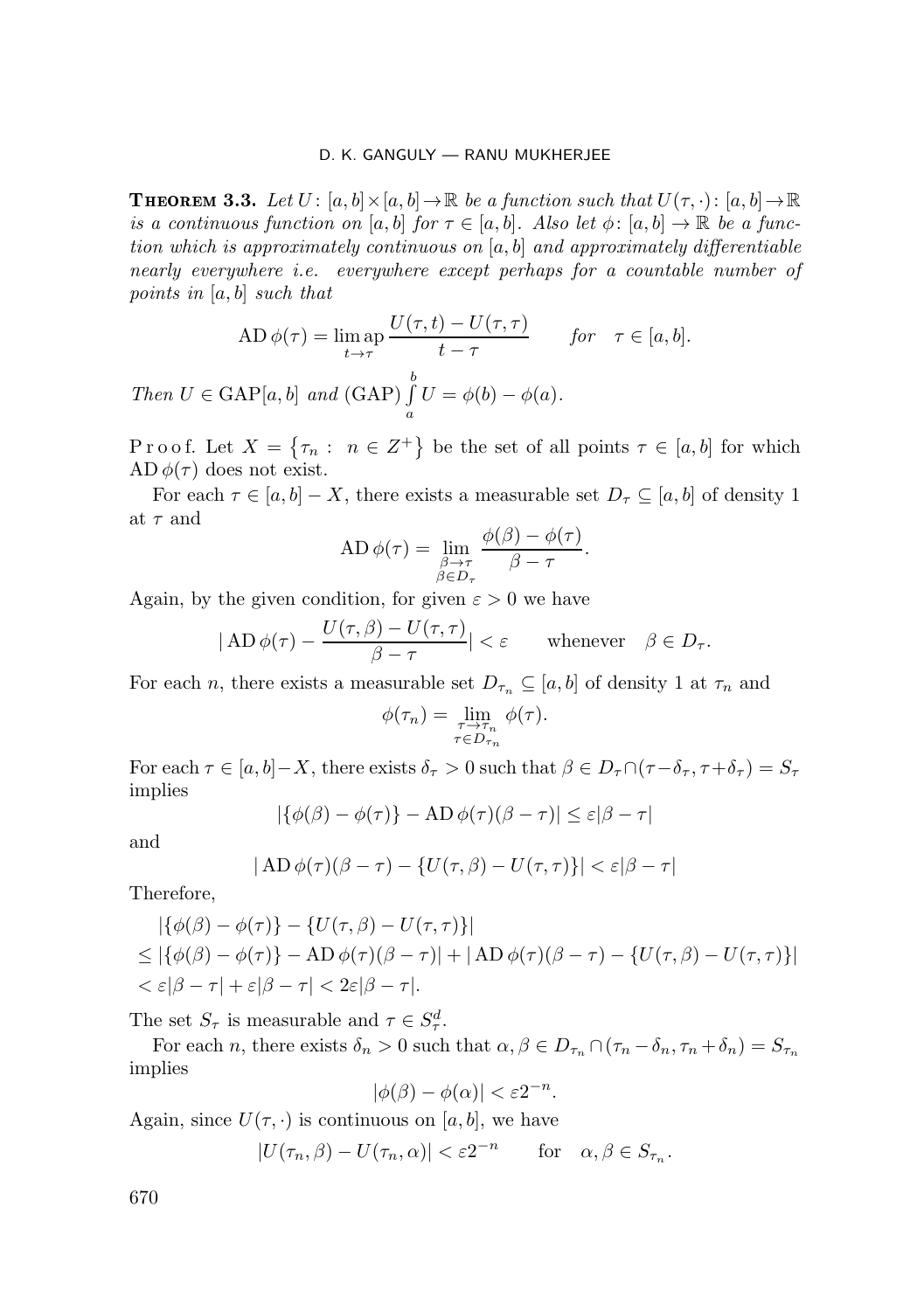The set  $S_{\tau_n}$  is measurable and  $\tau_n \in S^d_{\tau_n}$ .

The sets  $\{S_{\tau} : \tau \in [a, b] - X\}$  and  $\{S_{\tau_n} : n \in \mathbb{Z}^+\}$  define an approximate full cover  $\Delta$  of [a, b].

Let  $D = ([\alpha, \beta], \tau)$  be any  $\Delta$ -division of [a, b].

We split up the sum  $\sum$  over the  $\Delta$ -division into two partial sums  $\sum$ 1 and  $\sum$ 2 in which  $\tau \in [a, b] - X$  and  $\tau \in X$  respectively.

-

Then we obtain

$$
\left| \sum \{ U(\tau,\beta) - U(\tau,\alpha) \} - \phi(a,b) \right|
$$
  
\n
$$
\leq \sum_{1} \left| \{ U(\tau,\beta) - U(\tau,\alpha) \} - \phi(\alpha,\beta) \right| + \sum_{2} |\phi(\alpha,\beta)| + \sum_{2} |U(\tau,\beta) - U(\tau,\alpha)|
$$
  
\n
$$
< \sum_{1} \left[ \left| \{ U(\tau,\beta) - U(\tau,\tau) \} - \{\phi(\beta) - \phi(\tau) \} \right| \right]
$$
  
\n
$$
+ \left| \{ U(\tau,\tau) - U(\tau,\alpha) \} - \{\phi(\tau) - \phi(\alpha) \} \right| \right| + 2 \sum_{2} \varepsilon 2^{-n}
$$
  
\n
$$
< \sum_{1} \{ 2\varepsilon(\beta - \tau) + 2\varepsilon(\tau - \alpha) \} + 2\varepsilon
$$
  
\n
$$
< 2\varepsilon(b - a) + 2\varepsilon.
$$

Since  $\varepsilon > 0$  is arbitrary, it follows that

$$
U \in \text{GAP}[a, b]
$$
 and  $(\text{GAP}) \int_a^b U = \phi(b) - \phi(a).$ 

**THEOREM 3.4.** A function  $U: [a, b] \times [a, b] \rightarrow \mathbb{R}$  is GAP-integrable on  $[a, b]$  with primitive  $\phi$  if and only if for every  $\varepsilon > 0$  there exists an approximate full cover  $\Delta$  of [a, b] such that

$$
(D)\sum |\phi(\alpha,\beta)| < \varepsilon \qquad \text{and} \qquad (D)\sum |U(\tau,\beta) - U(\tau,\alpha)| < \varepsilon
$$

whenever  $D = ([\alpha, \beta], \tau)$  is a partial division in  $\Delta \cap \Gamma_{\varepsilon}$  where  $\Gamma_{\varepsilon}$  is defined as

$$
\Gamma_{\varepsilon} = \Big\{ ([\alpha, \beta], \tau) : \, \big| \phi(\alpha, \beta) - \big\{ U(\tau, \beta) - U(\tau, \alpha) \big\} \big| \geq \varepsilon |\beta - \alpha| \Big\}.
$$

P r o o f. Let there be an approximate full cover  $\Delta$  of [a, b] such that the two inequalities are satisfied.

 $\Box$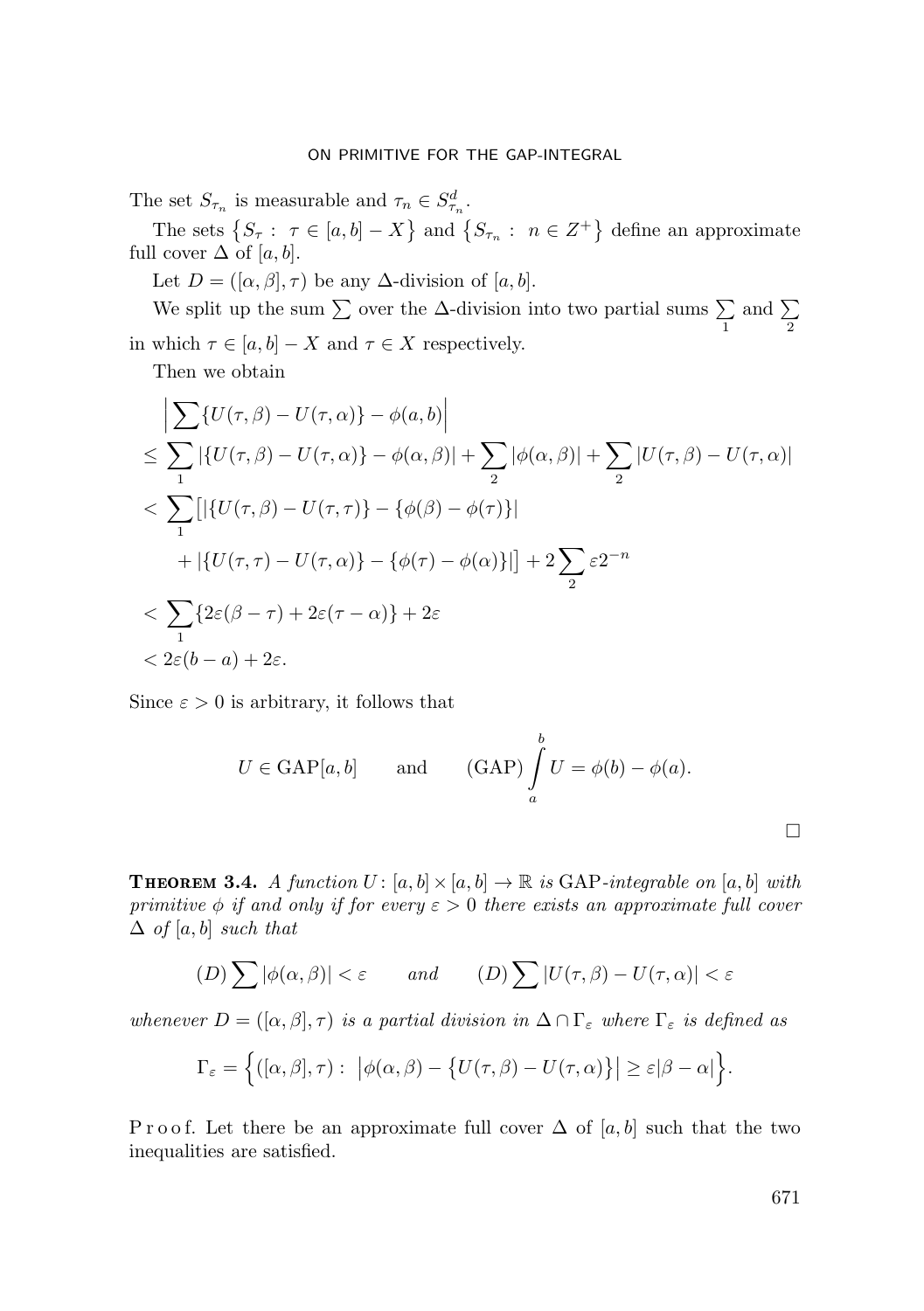Then for any  $\Delta$ -division  $D = ([\alpha, \beta], \tau)$  of  $[a, b]$  we have

$$
(D) \sum |\phi(\alpha, \beta) - \{U(\tau, \beta) - U(\tau, \alpha)\}|
$$
  

$$
< (D \cap \Gamma_{\varepsilon}) \sum |\phi(\alpha, \beta)| + (D \cap \Gamma_{\varepsilon}) \sum |U(\tau, \beta) - U(\tau, \alpha)|
$$
  

$$
+ (D \setminus \Gamma_{\varepsilon}) \sum |\phi(\alpha, \beta) - \{U(\tau, \beta) - U(\tau, \alpha)\}|
$$
  

$$
< \varepsilon + \varepsilon + \sum \varepsilon |\beta - \alpha|
$$
  

$$
< 2\varepsilon + \varepsilon (b - a) = \varepsilon (2 + b - a).
$$

Therefore,  $U \in \text{GAP}[a, b]$  with primitive  $\phi$ .

Conversely, suppose that  $U \in \text{GAP}[a, b]$  with primitive  $\phi$ .

Then for every  $\varepsilon \in (0,1)$  and for every  $k \in N$  there exists an approximate full cover  $\Delta_k$  of [a, b] such that for any  $\Delta_k$ -division  $D = ([\alpha, \beta], \tau)$  of [a, b] we have

$$
(D)\sum |\phi(\alpha,\beta) - \{U(\tau,\beta) - U(\tau,\alpha)\}| < \frac{\varepsilon^2}{k2^{k+1}}
$$

Let

$$
E_k = \left\{ ([\alpha, \beta], \tau) : k - 1 \le \left| \frac{U(\tau, \beta) - U(\tau, \alpha)}{\beta - \alpha} \right| < k, \ \tau \in [a, b] \right\}, \qquad k = 1, 2, \dots
$$

Consider

$$
\Delta = \bigcup_{k=1}^{\infty} \{ ([\alpha, \beta], \tau) : ([\alpha, \beta], \tau) \in \Delta_k \cap E_k \}.
$$

Then  $\Delta$  is an approximate full cover of [a, b]. Then for any partial division  $D = ([\alpha, \beta], \tau)$  of  $[a, b]$  in  $\Delta \cap \Gamma_{\varepsilon}$  we have

$$
(D) \sum |U(\tau, \beta) - U(\tau, \alpha)|
$$
  

$$
< \sum_{k=1}^{\infty} k|\beta - \alpha|
$$
  

$$
< \sum_{k=1}^{\infty} \frac{k}{\varepsilon} (D) \sum |\phi(\alpha, \beta) - \{U(\tau, \beta) - U(\tau, \alpha)\}|
$$
  

$$
< \sum_{k=1}^{\infty} \frac{k}{\varepsilon} \frac{\varepsilon^2}{k2^{k+1}}
$$
  

$$
< \varepsilon/2 < \varepsilon.
$$

Again, since  $U \in \text{GAP}[a, b]$  with primitive  $\phi$ , by Saks-Henstock Lemma, given  $\varepsilon > 0$ , there exists an approximate full cover  $\Delta$  of [a, b] such that for any partial division  $D = ([\alpha, \beta], \tau)$  of  $[a, b]$  in  $\Delta \cap \Gamma_{\varepsilon}$  we have

$$
(D)\sum |\phi(\alpha,\beta) - \{U(\tau,\beta) - U(\tau,\alpha)\}| < \varepsilon.
$$